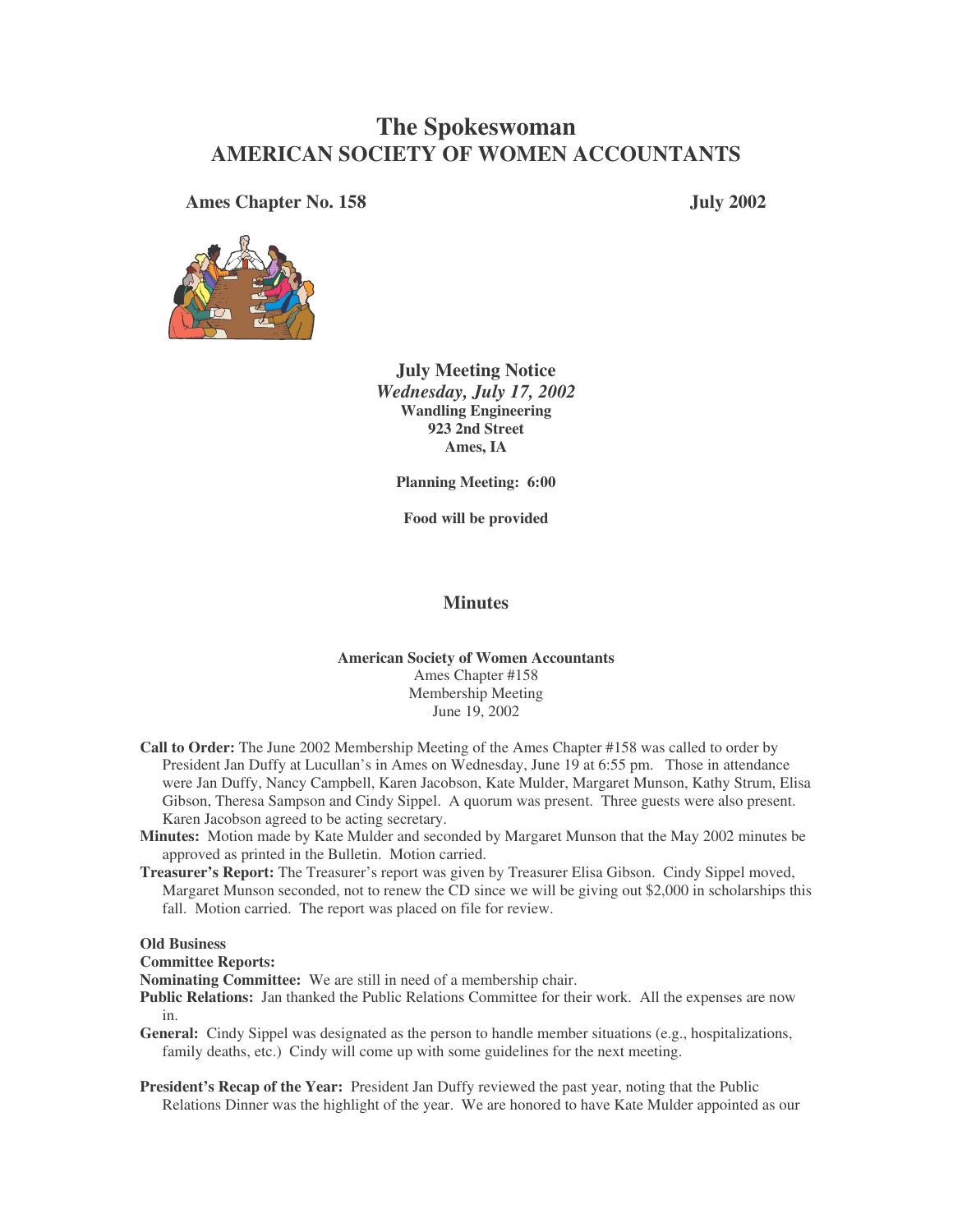new Area Director. We also had 100% retention of members this year. We will probably lose Sue Ravenscroft next year due to other commitments. It was noted that our \$1,000 scholarship winner Marsha Peterson was here tonight as a guest.

#### **New Business:**

- **Planning Meeting:** The date for the Planning Meeting was scheduled for our regular meeting night of Wednesday, July 17<sup>th</sup>. It will begin at 6:00pm and will be held at Beverly Wandling's office. If this doesn't work out, the meeting will be at Jan Duffy's. She will arrange the food. Kate Mulder explained the Planning Meeting process for our guests. She asked everyone to bring ideas for speakers to the meeting. The membership was reminded that members "donate" money to the Scholarship Fund for the meal provided, so bring money.
- **Installation of Officers and Board Members:** In place of a formal installation ceremony, Jan Duffy declared all officers and other Board Members officially installed.
- **Adjournment:** Motion made by Karen Jacobson and seconded by Cindy Sippel that the meeting be adjourned. Motion carried. The meeting was adjourned at 7:15 pm.

Respectfully submitted,

Karen Jacobson Acting Secretary